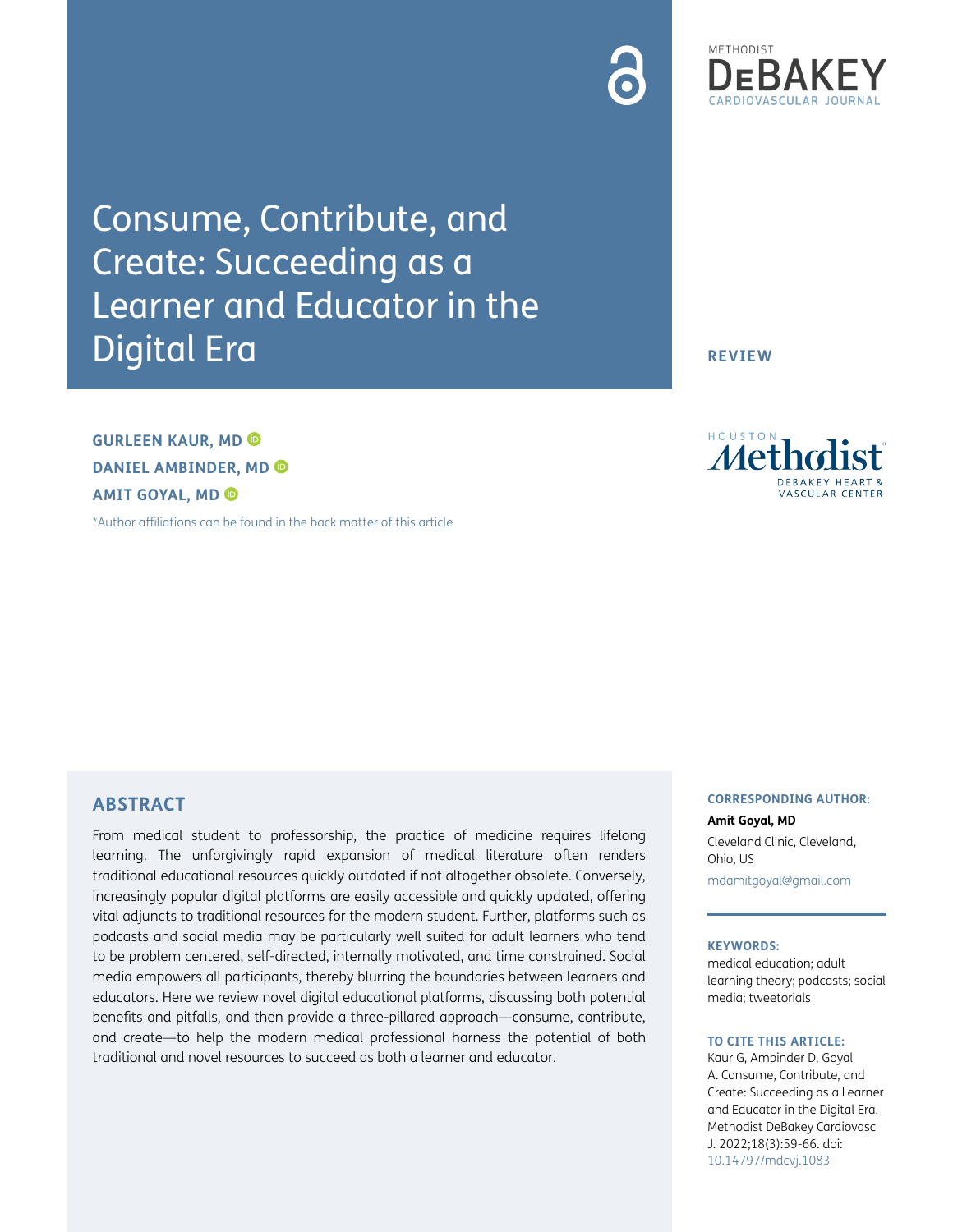## **INTRODUCTION**

"To study the phenomenon of disease without books is to sail an uncharted sea, while to study books without patients is not to go to sea at all." – Sir William Osler

While bedside teaching remains irreplaceable, the advent and propagation of digital medical education have opened new avenues for the dissemination of science and knowledge. From early trainees to seasoned professors, the practice of medicine requires lifelong learning.

Adult learners tend to be problem centered, selfdirected, internally motivated, and time constrained and so should engage with the plethora of available resources in ways that best fit their unique learning styles, goals, and schedules.<sup>1</sup> In this review, we provide a threepillared approach—consume, contribute, and create—for navigating modern post-graduate medical education and succeeding as both a learner and an educator [\(Figure 1\)](#page-1-0).

#### **CONSUME**

Medical trainees are inundated with a variety of resources from which to learn and expand their knowledge. Traditional educational resources, including textbooks, journals, lectures, and conferences, serve an important role in forming core knowledge and incorporating evidencebased medicine into routine clinical practice. However,

with the rapid growth of scientific literature, traditional means like textbooks quickly become outdated. The last decade has seen an explosion in digital education resources such as podcasts, videos, blogs, and teaching via social media platforms such as Twitter and Instagram[.2](#page-6-2) The popularization of free and open access medical education has revolutionized our ability to learn through several interactive formats featuring rapidly updated information, allowing users to keep up with the pace of scientific discovery. Access to expert opinion is now readily available through multiple modalities. Further, users can garner expert opinion while also engaging in discussions within the scientific community at large. These new digital educational modalities also have been referred to as organic digital education, a term coined by Rodman and Trivedi, which refers to the transition from traditionally hierarchical medical education to a democratized form of learning.<sup>[3](#page-6-3)</sup>

#### **PODCASTS**

Medical podcasts have become an increasingly popular form of education because they are easily accessible and particularly well suited for time-constrained adult learners.<sup>3</sup> Medical education podcasts are consumed by a broad audience in terms of both stage of career and geographical location. Data from The Curbsiders, an internal medicine podcast, identified their audience as 15% students, 23% residents or fellows, 20% advanced practitioners, and 38% faculty or post-training physicians.<sup>4</sup> Furthermore, compiled data from three major internal medicine podcasts—Bedside

<span id="page-1-0"></span>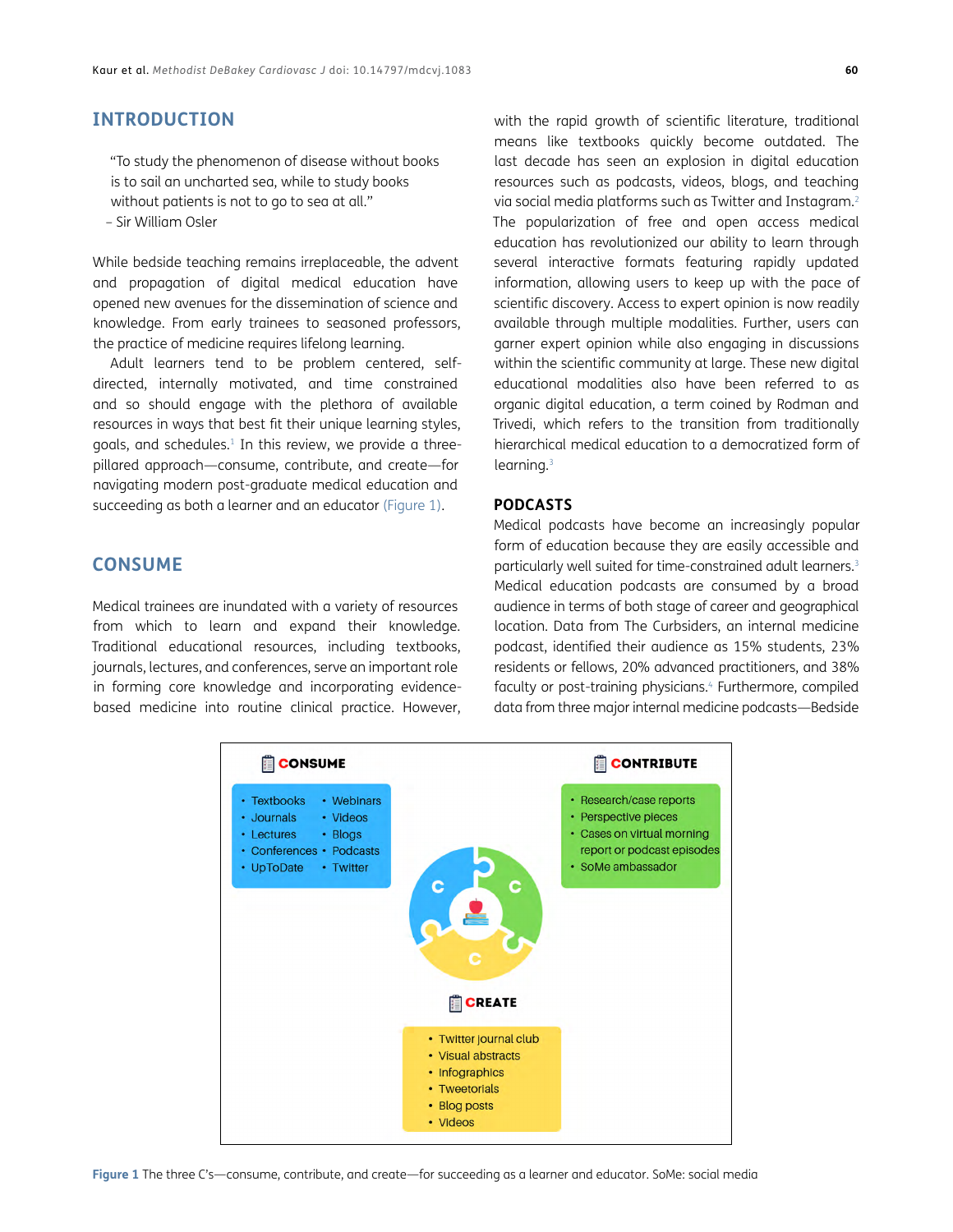Rounds, CORE IM, and The Curbsiders—showed that episodes were listened to in 192 of 297 countries worldwide.<sup>[5](#page-6-5)</sup>

Podcasts are an efficient and convenient way to gather both fundamental concepts and nuanced knowledge about broad content areas through engaging discourse. Such platforms allow for content to be more easily consumed compared to modes of traditional medical education. The benefits of podcasts have been described in two qualitative studies exploring how and why listeners engage with medical podcasts. $6,7$  While the dialogues in podcasts are unidirectional, the experience of listening has still been described as a social phenomenon, allowing for connection with the larger professional community.<sup>6,[7](#page-6-7)</sup> Podcast hosts and invited speakers can serve as role models for both clinical practice and demonstrations of the hidden curriculum of professionalism and mutual respect.

As the medical community increasingly adopts podcasts for learning, evaluating their effectiveness as an educational tool becomes increasingly important. In a randomized controlled trial of students assigned to podcasts versus text-based learning, podcast users had a higher gain of knowledge and greater satisfaction with podcasts[.8](#page-6-8) Similarly, when CardioNerds, a cardiovascular digital education platform, surveyed its podcast newsletter subscribers about the impact of medical podcasts, 95% indicated that medical podcasts have added to their knowledge base, 93% indicated that medical podcasts have made them better educators, and 89% indicated that medical podcasts have changed their clinical practice (unpublished data). This is consistent when specifically assessing attitudes towards podcasts in a narrower subset of learners. For example, 75% of cardiology fellows who participated in a cardiology case-based podcast series, the CardioNerds Case Reports (CNCR), either strongly agreed or agreed to the statement that listening to medical podcasts has changed their clinical practice. Of these fellows, 94% reported that medical podcasts added to their knowledge base.<sup>9</sup>

The breadth and design of medical podcasts are widely variable, from clinical reasoning discussions to interviews with content experts to discussions of primary scientific literature. They also are leveraged by professional societies as a supplement to their journals [\(Figure 2\)](#page-2-0). The variety of available podcasts allows listeners to choose episodes that meet their individualized learning needs and goals. Furthermore, the flexibility of the format allows for engagement based on the listeners' schedules. As such, podcasts are particularly well suited for adult learners who are typically self-directed and time constrained.

#### **SOCIAL MEDIA**

Social media platforms such as Twitter are another way for a global audience of medical professionals to stay abreast of ongoing scientific advances. Scientific journals have established a concerted presence on Twitter, often sharing articles on social media before print journals reach readers. Further, dissemination of research on social media may lead to greater article downloads and citations[.10](#page-7-1)[-12](#page-7-2) Twitter conversations allow for democratization of information from the latest scientific meetings; these live threads along with Twitter journal clubs, hosted by different organizations and professional societies, give direct access to content experts in the field. The impact of Twitter content can be measured via impressions (number of times a tweet appears to users) and engagements (number of times a user interacted with the tweet), and the practice of attaching hashtags (#) to words allows for easily searchable content. Specifically, "#Cardiotwitter" was used in 53,500 tweets and accumulated 162.9 million impressions from October 2017 to September 2018.<sup>13</sup>



<span id="page-2-0"></span>**Figure 2** Examples of medical education podcasts related to internal medicine, subspecialties, and cardiovascular societies. ACC: American College of Cardiology; JACC: Journal of the American College of Cardiology; JAMA: Journal of the American Medical Association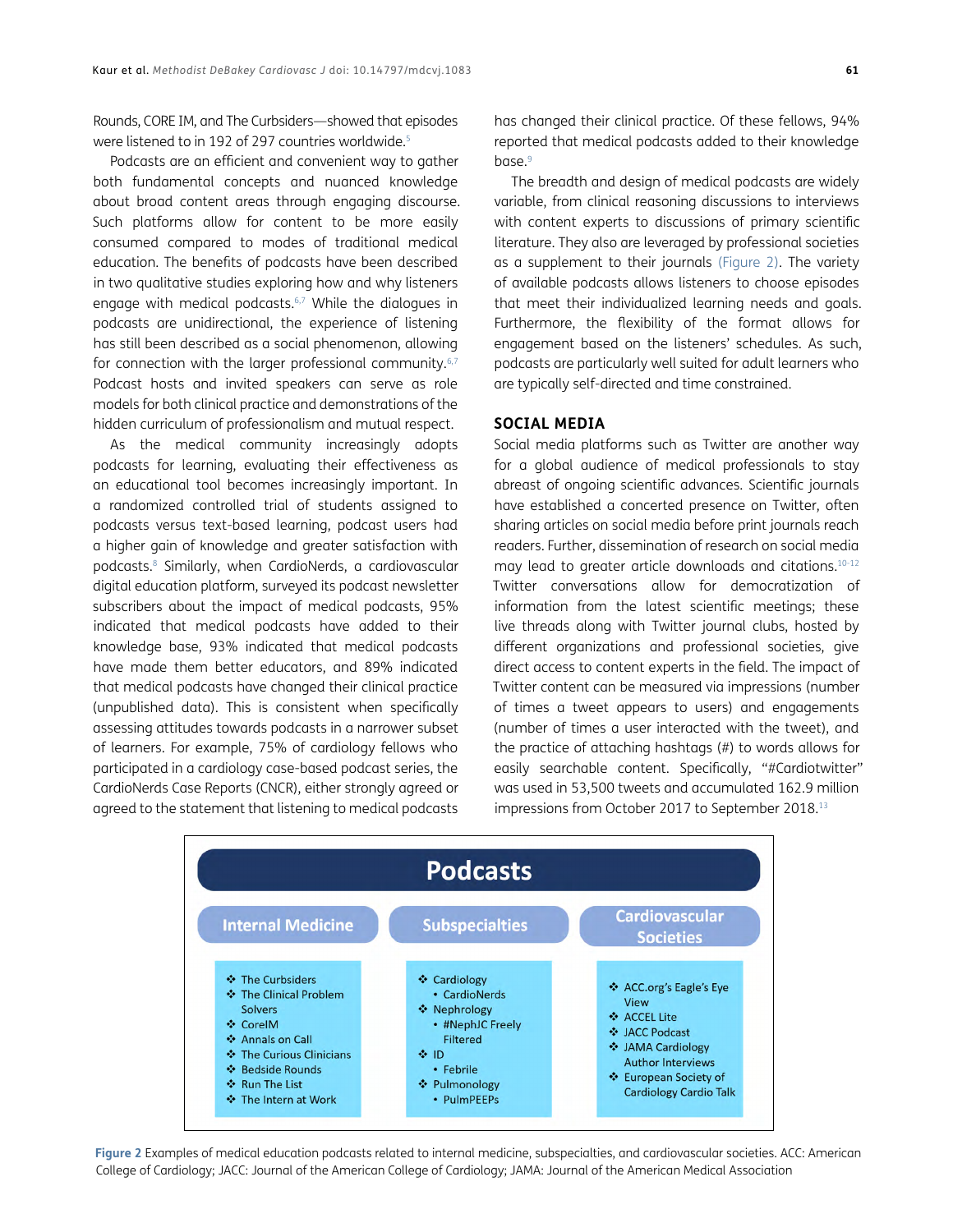Social media has created a space for free-form discourse, empowering everyone to share ideas and knowledge. These tectonic shifts in how the medical community engages with one another have blurred the boundaries between learners and educators. Tweetorials—composed of a series of threaded tweets on Twitter—are another form of organic digital education that have democratized medical education by shifting away from the traditionally hierarchical model of education. Tweetorials disseminate content about a specific topic and often incorporate several aspects of multimedia, such as links to videos and articles as well as polls, to allow for active learning and the opportunity for discussion, questions, and feedback[.14](#page-7-4) In this mode of asynchronous education, learners have the liberty to either consume the information, refer back to the material on their own time, or engage in the discussion via comments on the thread, allowing for spaced learning. In a study evaluating residents' attitudes towards Twitter feeds, 69% agreed that Twitter enhanced their overall education in residency[.15](#page-7-5)

Given the vast resources available for medical education, sorting through content and deciding which sources to use can be a daunting experience. Furthermore, learners must critically decipher the quality and veracity of all content and their sources. The realm of digital education has further expanded during the COVID-19 pandemic, with an increase in the number of webinars and online meetings, leading to various modes for both synchronous and asynchronous engagement. This has led to the challenge of balancing the desire to learn from these myriad platforms with time for self-care. As adult learners, we must carefully select from the overabundance of educational resources according to how we learn best as individuals and balance it with personal well-being.

## **CONTRIBUTE**

Becoming an active consumer of medical education can be a fulfilling experience that leads to professional growth, but actually contributing to traditional or novel educational platforms can generate more active engagement, greater content mastery, and enhanced professional development. Traditional ways to contribute include publishing original research or case reports in peerreview journals, thus contributing to scientific literature and disseminating information to a targeted audience. Contribution within traditional constructs can also be in the form of advocacy. For example, the *Journal of the American College of Cardiology* features an early career section with perspective pieces. The American College of Cardiology (ACC) also features a Fellows in Training (FIT) newsletter with articles on the online webpage spanning different

topics, including an interview series called "Conversations with Cardiologists."

The increasing popularity of digital education platforms enables dissemination of science, education, and advocacy to a global audience spanning all levels of training and practice within all variety of disciplines. The Clinical Problem Solvers—a podcast and educational community focused on diagnostic reasoning—designed a virtual, multi-institutional, case-based diagnostic reasoning platform in 2020 known as Virtual Morning Report (VMR)[.16](#page-7-6) These sessions allow healthcare professionals at any level of training to contribute to live case discussions alongside faculty facilitators. Contributing to platforms such as VMR allows access to experts outside of one's own institutions, provides positive role models within an inclusive learning environment, and creates a sense of community. Such initiatives are generalizable to all specialties within medicine; for example, one weekly session of VMR is dedicated to discussion of neurology cases.<sup>17</sup>

Another way to contribute to digital medical education is by sharing cases on podcasts such as the CardioNerds. The CNCR series allows trainees to submit educational cases that are then featured on the podcast in an engaging format. Of the cardiology fellows contributing to the CNCR series, 89.6% indicated that it was an effective way to build a sense of community during the COVID-19 pandemic and 92% that it was effective in teaching cardiovascular concepts.[9](#page-7-0) Another way to contribute to case-report discussions is through social media platforms.[18](#page-7-7) Threads on social media often discuss cases with links to references and important papers in the field. However, as with any openaccess format, it is necessary to be wary of quality checks, ensure that patient privacy is protected in accordance with the Health Insurance Portability and Accountability Act (HIPPA), adhere to institutional guidelines, and use established best practices.<sup>13</sup>

A key benefit of digital communities is the ability to promote diversity, equity, and inclusion both deliberately and as part of an important hidden curriculum. The digital space breaks the traditional barriers of our individual institutions, allowing for increased visibility to individuals across all backgrounds. The Clinical Problem Solvers VMR, described above, was soon expanded to include a Global VMR designed specifically for medical trainees outside the United States, where international team members provide translations and participants are encouraged to share thoughts in the language of their choosing. In addition, the CardioNerds Narratives in Cardiology series, a collaboration with the Pennsylvania ACC Chapter and FIT section, features fellows in conversation with leading figures in cardiology to deliberately promote diversity, equity, and inclusion[.19](#page-7-8) Podcasts can be designed intentionally to give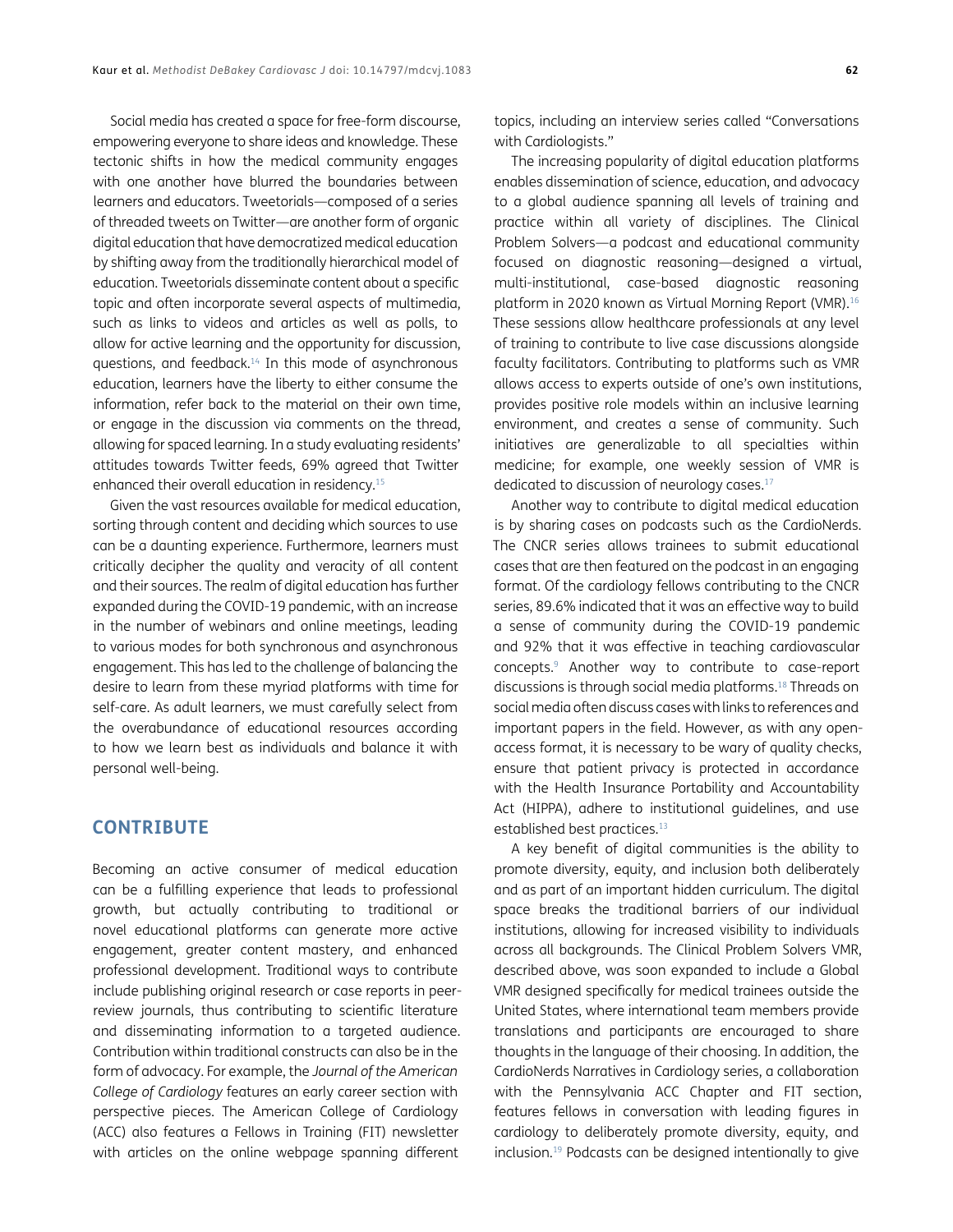listeners access to diverse perspectives, promote reflection, and normalize conversations about racial justice.[20](#page-7-9)

Another way to contribute is to join discussions hosted by professional societies on social media platforms. In July 2018, the ACC FIT council organized tweetorials through the hashtag #FITSurvivalGuide on several fundamental clinical topics[.13](#page-7-3) Trainees also can serve as social media ambassadors for professional societies during annual conferences. Serving in this role involves providing live coverage of the meeting and setting up the stage for discussions related to late-breaking clinical trials, allowing for real-time discourse about emerging research. Individuals who may not have come across the studies are able to read summaries through social media and can actively participate in the conversation, allowing for critical appraisal of the literature and post-publication peer review[.21](#page-7-10) Contributing not only enhances one's knowledge but also enables networking and professional development, creating a global community of learners and educators.

#### **CREATE**

Conventional resources used for the past several decades typically involve unilateral top-down learning with clear distinction between the learner and the educator. One advantage of free, open access, and digital medical education methods is the capacity for bidirectional flow of education, with opportunities both for trainees to disseminate quality education and for practicing faculty to engage in lifelong learning. This collaborative and empowering environment allows learners to create novel content in the digital space.

Creating and assessing digital content is often not specifically addressed within traditional training programs, and many may lack formal guidance. Creation of digital education communities has prompted trainees to come together to gain skills in this realm. The Nephrology Social Media Collective (NSMC) created a 1-year internship in 2015 that offers mentorship for the creation of digital education products (DEPs), such as visual abstracts, infographics, blog posts, and Twitter-based journal clubs.<sup>22</sup> Likewise, the CardioNerds Academy established in 2020 allows students, residents, and fellows to gain skills in creating DEPs such as tweetorials, infographics, and online journal clubs with the goal of combining content creation with personal and professional development. While NSMC and CardioNerds are examples of two independent virtual educational communities, the Innovations in Media and Educational Delivery Initiative at Beth Israel Deaconess Medical Center in Boston, Massachusetts, is an example of a formal digital educational skills curriculum within a traditional internal medicine training program.<sup>23</sup>

Both the NSMC and CardioNerds Academy have established regular journal clubs, hosted on Twitter, in which the audience can follow the discussion using the hashtags #NephJC and #CardsJC, respectively.<sup>[24,](#page-7-13)25</sup> Twitter journal clubs cultivate access to clinical trial leadership, content experts, and perspectives from a diverse audience, and trainees can create content and design tweets with questions to elevate the scientific discourse around pivotal clinical trials. For example, NSMC members (for #NephJC) and CardioNerds Academy members (for #CardsJC) create a trial summary, infographic [\(Figure 3\)](#page-4-0), and Twitter thread for each journal club, and the resulting content is available both synchronously during the event and asynchronously for later consumption.



<span id="page-4-0"></span>Figure 3 Visual abstract for CardioNerds' Twitter journal club, #CardsJC. Reprinted with permission from CardioNerds ([www.cardionerds.](http://www.cardionerds.com) [com\)](http://www.cardionerds.com). STEMI: ST-elevated myocardial infarction; CAD: coronary artery disease; PCI: percutaneous coronary intervention; CABG: coronary artery bypass graph; MI: myocardial infarction; CV: cardiovascular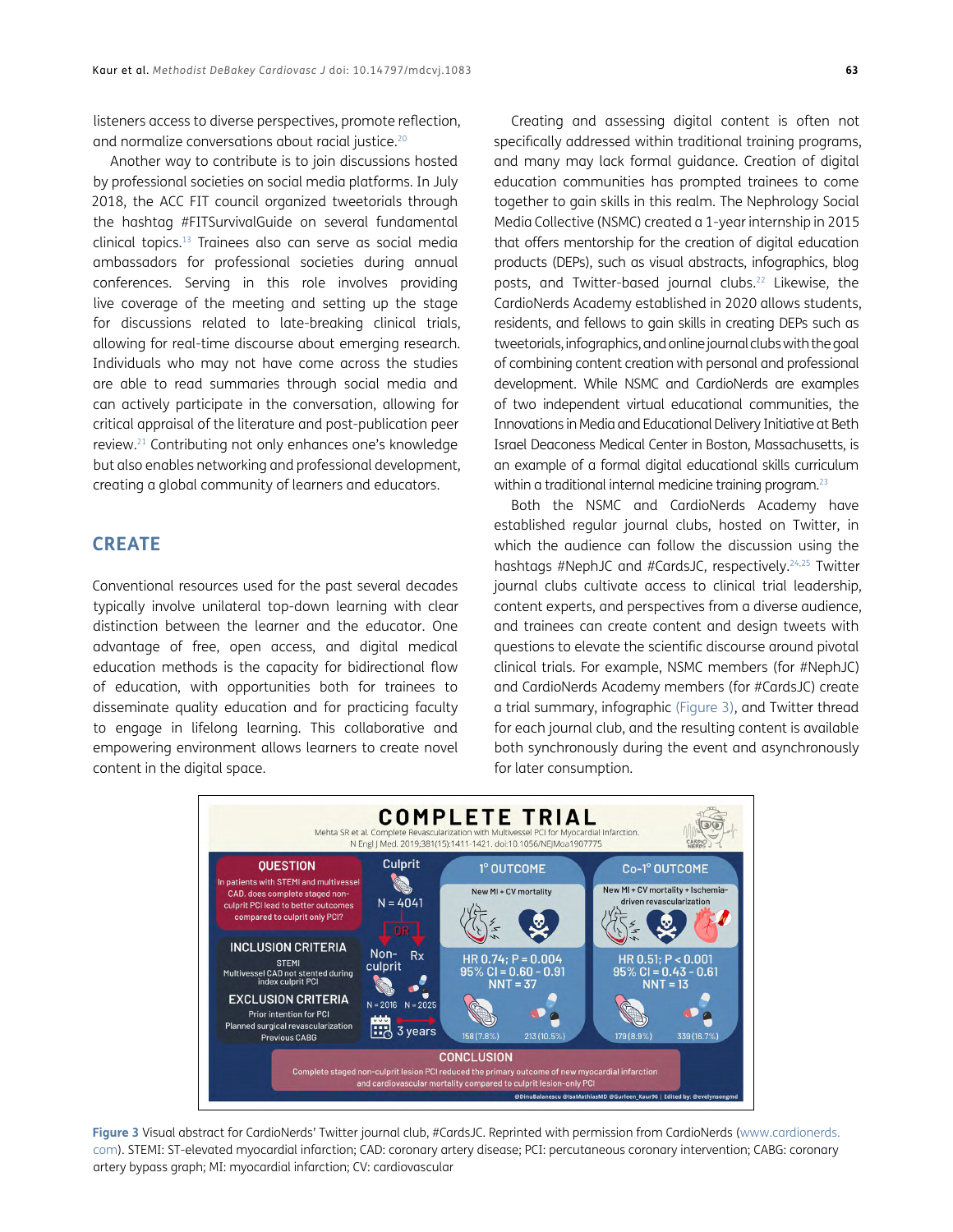Tweetorials, described earlier, are another method of content creation that allow students, residents, and fellows to teach thousands of people and reach audiences different from the typical learning classroom. One way learners can create their own tweetorials is through the proposed "CLICK TWEET" method ([Figure 4](#page-5-0)). 26 It is also important to assess the impact of posted journal clubs and tweetorials just as one would solicit feedback after giving a "chalk talk," lecture, or grand rounds. The dissemination on social media also lends itself to organic peer review from both colleagues and content experts. Content creation requires an iterative process of learning from experience and evolving over time with practice and feedback, all leading to greater content mastery.

The experience and knowledge gained through content creation can be applied directly to the clinical environment both for patient care and teaching learners on hospital wards. Infographics and tweetorials can be used on rounds and facilitate the development of "chalk talks" on various topics.

# **CAVEATS OF CONSUMING, CONTRIBUTING, AND CREATING IN THE DIGITAL ERA**

The use of social media in education and the rise of digital resources does have some important limitations to consider. When consuming content in the digital space, one must be cognizant about the possibility of misinformation and lack of validity because digital content may not have undergone the same rigor of peer review as traditional resources. Reassuringly, the open format of digital media allows for fact checking from learners, educators, and often content experts, with the resulting discourse serving as an organic peer review.

These limitations also apply when contributing and creating content. Given the wide-reaching influence of publicly available content, establishing accuracy is fundamental as a creator and educator. Ways to ensure dissemination of the highest quality material include giving credit to original creators, listing relevant references, and "tagging" content experts. Collaborating with peers or experts can enable a review process to confirm validity of the content

<span id="page-5-0"></span>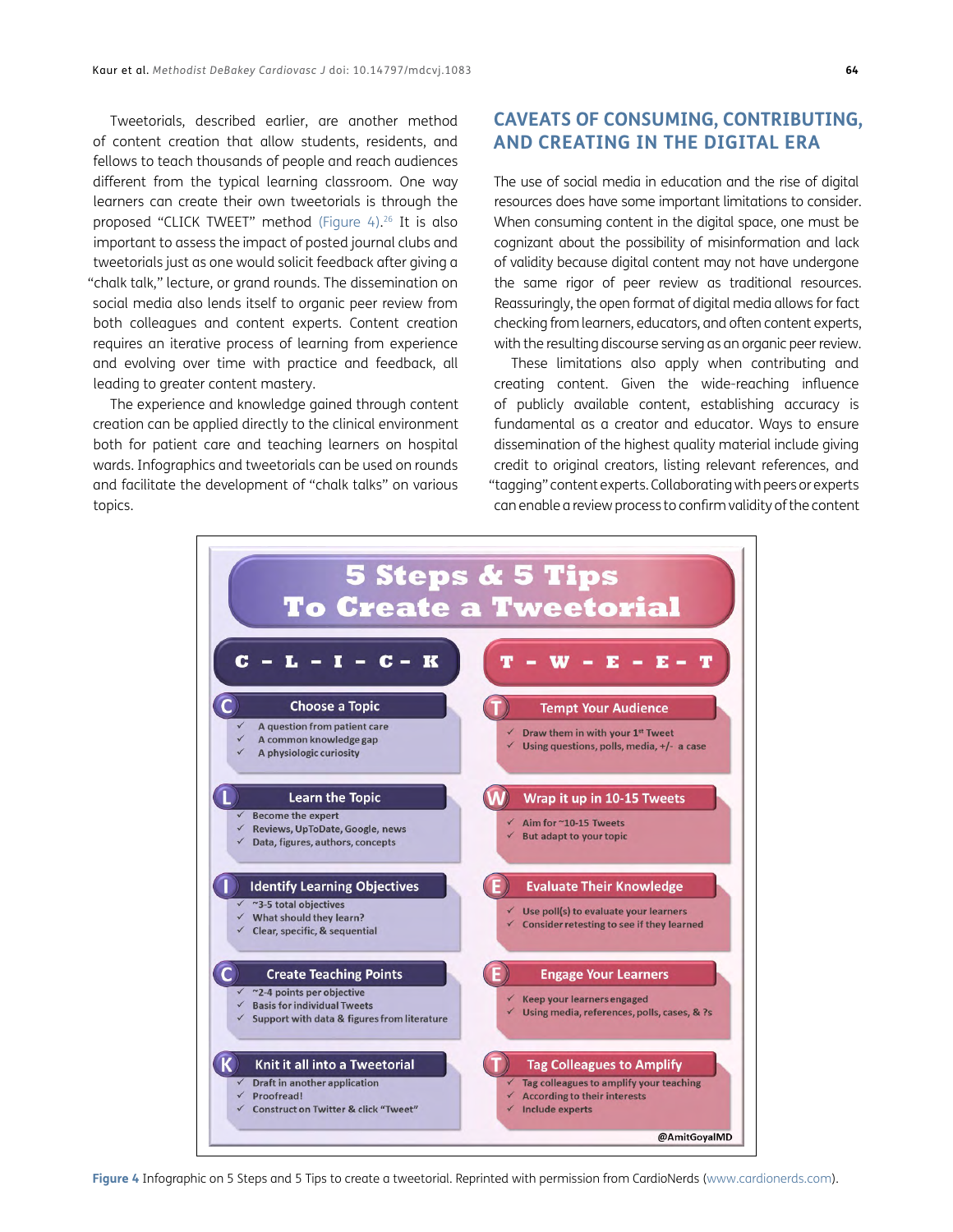that is created and avoid the spread of misinformation.<sup>13</sup> Creation of new content that is disseminated widely across online platforms requires great responsibility, specifically with regard to protecting patient privacy, adhering to HIPAA obligations, and complying with institutional guidelines.

Another limitation to learning in the digital era is the surplus of content that exists. Given the abundance of resources in both digital and traditional forms, it can be challenging to navigate among options. As educational content becomes more easily accessible, educators and students alike must learn how to best integrate the plethora of information with day-to-day activities.

#### **CONCLUSION**

The evolution of medical education has blurred the distinction between learner and educator, and therefore the steps to success as either one are inherently intertwined. The three-pillared approach of consuming, contributing, and creating does not represent three isolated ways to engage but, rather, a continuum of growth. While traditional methods of medical education and bedside instruction remain irreplaceable, the contemporary era of digital media opens a plethora of opportunities to chart a route through Osler's sea of patient care and meet the unique needs of adult learners. While the digital space may still be foreign to some, we encourage learners and educators to explore the possibilities and harness the opportunities by consuming, contributing, and creating.

## **KEY POINTS**

- **•**  Succeeding as a modern learner and educator requires a personalized approach using both traditional and novel digital resources.
- **•**  Learners and educators can harness the potential of available educational resources by consuming, contributing, and creating.
- **•**  As adult learners, medical professionals are problemcentered, self-directed, internally motivated, and timeconstrained and so should engage with the plethora of available resources in ways that best fit their unique learning styles, goals, and schedules.
- **•**  Digital educational platforms empower all participants, thereby blurring the boundaries between learners and educators.
- **•**  The open-source format of digital platforms warrants special consideration for ensuring content validity, combating misinformation, protecting patient privacy, and upholding the utmost professionalism.

## **COMPETING INTERESTS**

Drs. Ambinder and Goyal are cofounders of and hold equity in CardioNerds. Dr. Kaur is a CardioNerds team member and director of the CardioNerds Internship.

## <span id="page-6-0"></span>**AUTHOR AFFILIATIONS**

**Gurleen Kaur, MD** [orcid.org/0000-0002-3693-7722](https://orcid.org/0000-0002-3693-7722) Brigham and Women's Hospital, Boston, Massachusetts, US **Daniel Ambinder, MD <sup>D</sup>** [orcid.org/0000-0002-5875-4214](https://orcid.org/0000-0002-5875-4214) Johns Hopkins Hospital, Baltimore, Maryland, US **Amit Goyal, MD** [orcid.org/0000-0002-5427-7852](https://orcid.org/0000-0002-5427-7852) Cleveland Clinic, Cleveland, Ohio, US

## **REFERENCES**

- <span id="page-6-1"></span>1. **Taylor DCM, Hamdy H.** Adult learning theories: implications for learning and teaching in medical education: AMEE Guide No. 83. Med Teach. 2013 Nov;35(11):e1561-72. doi: [10.3109/0142159X.2013.828153](https://doi.org/10.3109/0142159X.2013.828153)
- <span id="page-6-2"></span>2. **Bernstein E, Bhardwaj N, Pfoh ER, Yudelevich E.** A Nationwide Survey of Educational Resource Utilization and Perception Among Internal Medicine Residents. J Gen Intern Med. 2021 Jun;36(6):1598-1604. doi: [10.1007/s11606-020-06441-6](https://doi.org/10.1007/s11606-020-06441-6)
- <span id="page-6-3"></span>3. **Rodman A, Trivedi S.** Podcasting: A Roadmap to the Future of Medical Education. Semin Nephrol. 2020 May;40(3):279-283. doi: [10.1016/j.semnephrol.2020.04.006](https://doi.org/10.1016/j.semnephrol.2020.04.006)
- <span id="page-6-4"></span>4. **Berk J, Trivedi S, Watto M, Williams P, Centor R.** Medical Education Podcasts: Where We Are and Questions Unanswered. J Gen Intern Med. 2020 Jul;35(7):2176-2178. doi: [10.1007/s11606-019-05606-2](https://doi.org/10.1007/s11606-019-05606-2)
- <span id="page-6-5"></span>5. **Rodman A, Abrams HR, Watto M,** et al. Medical Podcasting in Low- and Middle-Income Countries: A Needs Assessment and Vision for the Future. Teach Learn Med. Aug-Sep 2021;33(4):416-422. doi: [10.1080/10401334.2021.1875834](https://doi.org/10.1080/10401334.2021.1875834)
- <span id="page-6-6"></span>6. **Malecki SL, Quinn KL, Zilbert N,** et al. Understanding the Use and Perceived Impact of a Medical Podcast: Qualitative Study. JMIR Med Educ. 2019 Sep 19;5(2):e12901. doi: [10.2196/12901](https://doi.org/10.2196/12901)
- <span id="page-6-7"></span>7. **Riddell J, Robins L, Brown A, Sherbino J, Lin M, Ilgen JS.** Independent and Interwoven: A Qualitative Exploration of Residents' Experiences With Educational Podcasts. Acad Med. 2020 Jan;95(1):89-96. doi: [10.1097/ACM.0000000000002984](https://doi.org/10.1097/ACM.0000000000002984)
- <span id="page-6-8"></span>8. **Back DA, von Malotky J, Sostmann K, Hube R, Peters H, Hoff E.** Superior Gain in Knowledge by Podcasts Versus Text-Based Learning in Teaching Orthopedics: A Randomized Controlled Trial. J Surg Educ. Jan-Feb 2017;74(1):154-160. doi: [10.1016/j.jsurg.2016.07.008](https://doi.org/10.1016/j.jsurg.2016.07.008)